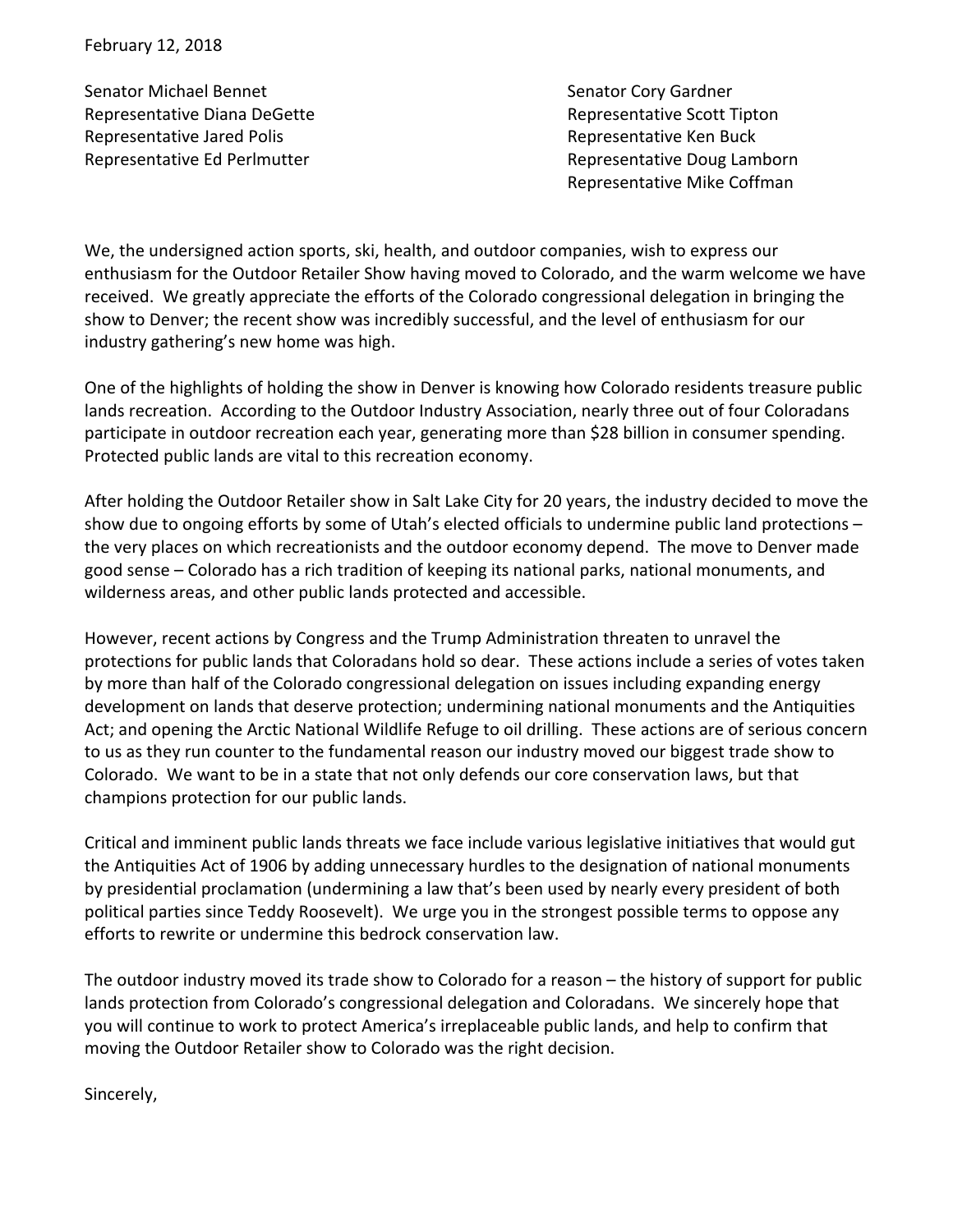**2 K Enterprises** Kale Klontz, CEO North Glenn, Colorado 80260

**Active Brands North America** Henrik Lumholdt, General Manager Broomfield, Colorado 80021

**Airhead Sports Group** Aaron Kramer, CEO Denver, Colorado 80239

**Alpacka Raft** Sarah Tingey, Outreach & Ops Director Mancos, Colorado 81328

**Backbone Media LLC** Penn Newhard, Owner/CEO Carbondale, Colorado 81623

**Backcountry Delicatessen** Peter Boniface, COO Steamboat Springs, Colorado 80477

**Backdoor Sports Ltd** Peter Van De Carr, President Steamboat Springs, Colorado 80477

**Backpacker's Pantry** Rodney Smith, Owner/CEO Boulder, Colorado 80302

**Balanced Bookkeeping and Consulting** Sama Blackwell, Owner Boulder, Colorado 80302

**Bedrock Bags** Joseph Ernst, Co-Owner Durango, Colorado 81301

**Big Agnes Bill Gamber Co-founder, CEO** Steamboat Springs, Colorado 80487

**BOCO Gear** Kathleen Martin, CEO Boulder, Colorado 80301

**Bonfire Collective** Erik Lambert, Owner Golden, Colorado 80401

**Boneshaker Adventures** Dawn Cooper, Owner Grand Junction, Colorado 81501

**Clear Creek Outdoors** Rob Brozovich, Owner Idaho Springs, Colorado 80452

**Climb High Productions** Evan Kay, Founder North Pomfret, Vermont 05053

**Cocktail Caravan** Crystal Sagan, Owner Boulder, Colorado 80304

**Conservation Communications** Anna Peterson, President and CEO Durango, Colorado 81301

**Craft 52** Jonathan Glass, Co-founder Boulder, Colorado 80304

**Crescent Moon Snowshoes** Jake Thamm, President Boulder, Colorado 80302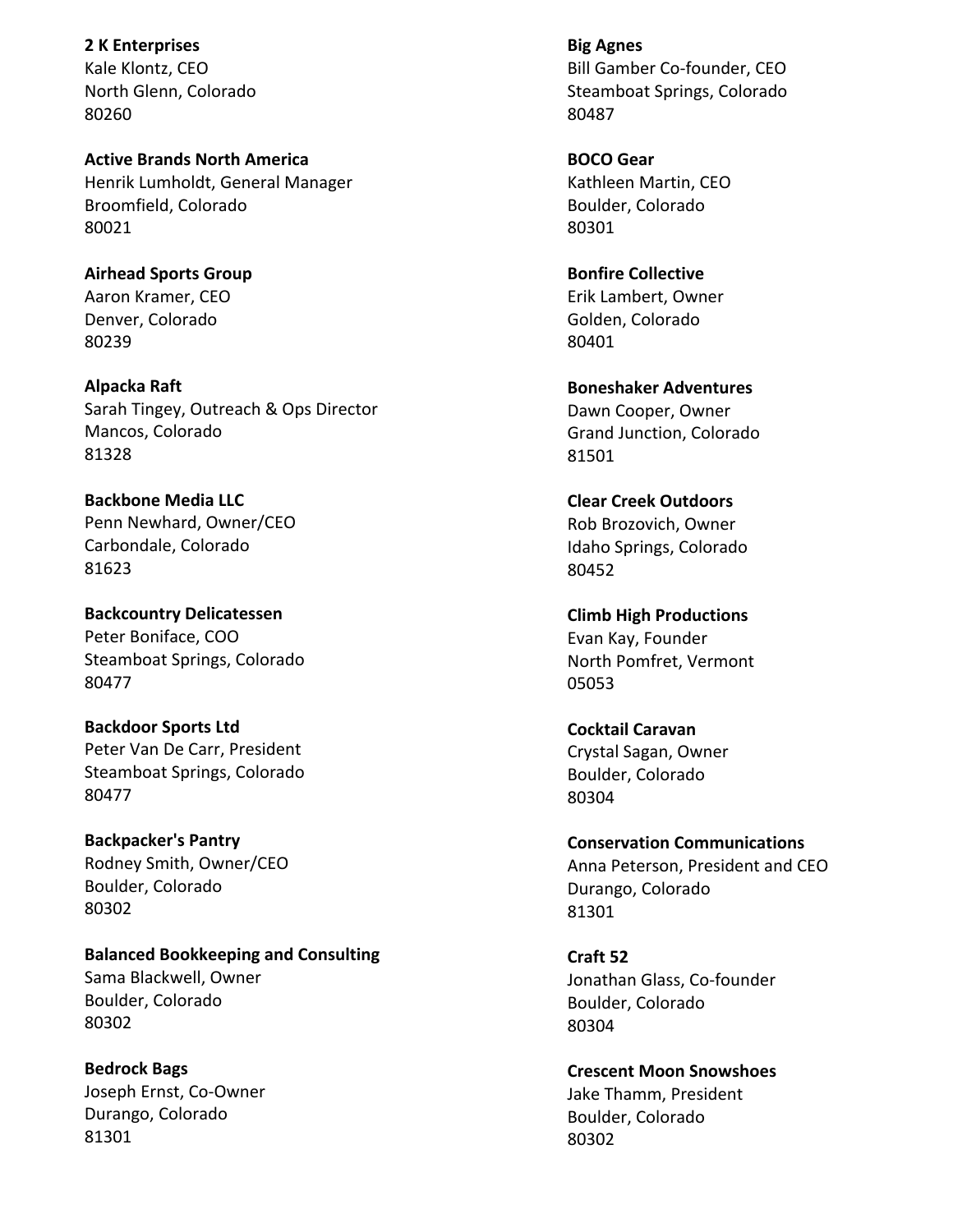**Dohm-Icebox, LLC** Scott Baker, Director Of Mill Operations Longmont, Colorado 80501

**Durango Cyclery** Ryan Montgomery, Owner Durango, Colorado 81301

**Durango Outdoor Exchange** Chase and Jen LaCroix Durango, Colorado 81301

**ECO-resolutions** Julia Kintsch, Principal and Senior Ecologist Golden, Colorado 80401

**Engearment Ltd** Dave Marcus, Gear Admiral Golden, Colorado 80401

**Event Medical Solutions Unlimited, LLC** Ebin D. Latrimurti, President Steamboat Springs, Colorado 80487

**Fishpond** John Land Le Coq, CEO/Founder Denver, Colorado 80223

**FastG8** James Logan Carbondale, Colorado 81623

**4Corners Riversports** Andrew Corra, President Durango, Colorado 81301

**Fourpoints Bar** Patrick Webber, Owner/Co-Founder Denver, Colorado 80210

**goTenna**  Daniela Perdomo, Co-founder & CEO Brooklyn, New York 11201

**Granite Gear** Rob Coughlin, VP of Marketing & Sales Two Harbors, Minnesota 55616

**Green Door Fitness Owner** Denver, Colorado 80223

**Hala Gear SUP** Peter Hall, CEO Steamboat Springs, Colorado 80487

**Hero Enterprises** Jason Berv, President Crested Butte, Colorado 81224

**Hestra Gloves** Dino Dardano, President Golden, Colorado 80401

**Hog Isand Boat Works** John St. John, Founder Steamboat Springs, Colorado 80487

**Honey Stinger** Rich Hager Co-owner/ CFO Steamboat Springs, Colorado 80487

**Icelantic Skis** Annelise Loevlie, CEO Golden, Colorado 80401

**Inkling Inc./TheTentLab.com** Mike Cecot-Scherer Louisville, Colorado 80027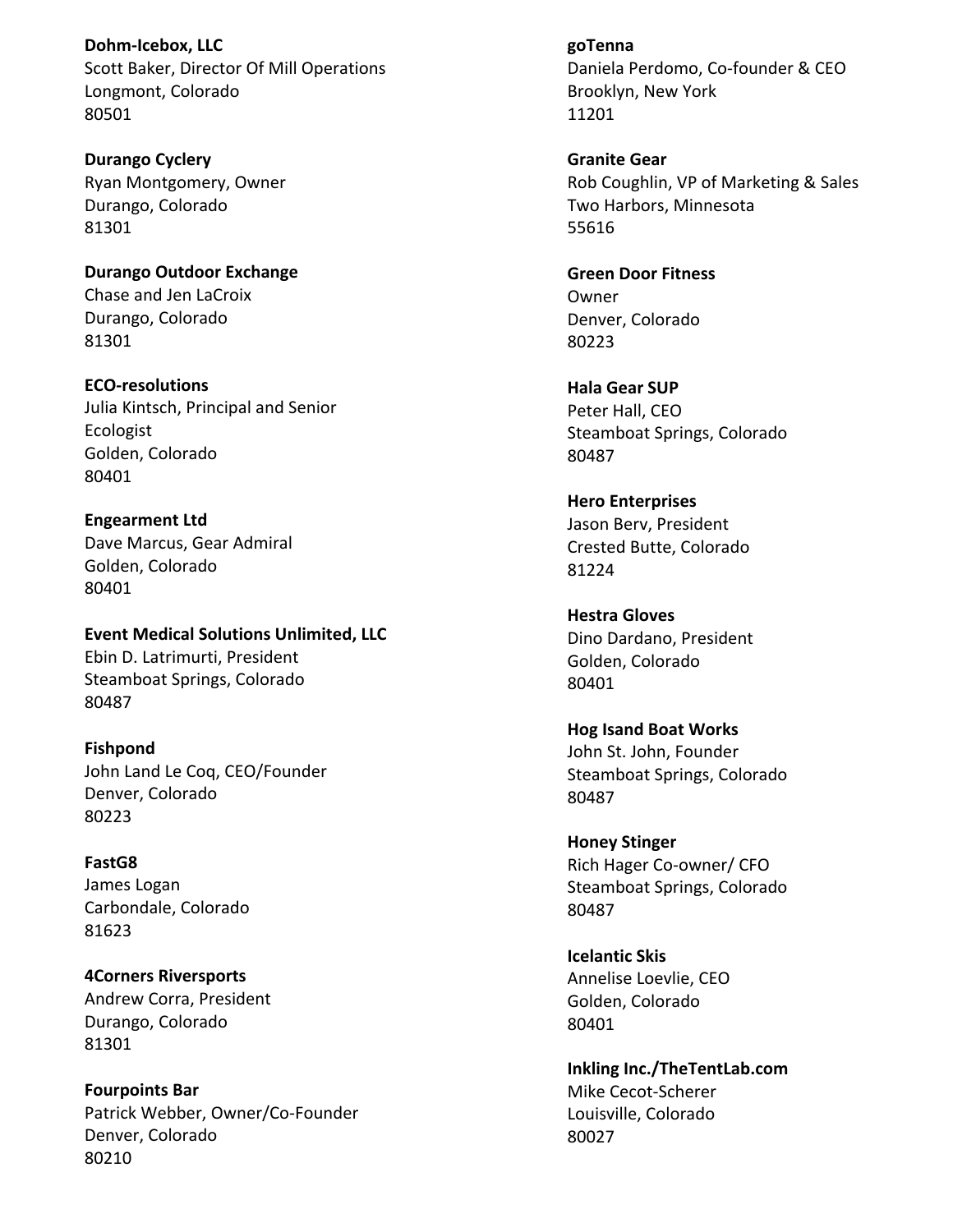**Inside/Out Communications** Paige Boucher, Co-owner Steamboat Springs, Colorado 80477

**Jagged Edge Mountain Gear** Kurt Gray, Manager Broomfield, Colorado 80020

**Kahtoola, Inc.** Danny Giovale, Founder and President Flagstaff, Arizona 86001

**KEEN Footwear Tyler LaMotte** Portland, Oregon 97209

La Sportiva N.A., Inc. Jonathan Lantz Boulder, Colorado 80301

**Last Exit Goods** Ryan Mayo, Founder/Owner Broomfield, Colorado 80020

**Liberty Skis** Dan Chalfant, CEO Avon, Colorado 81620

**MAD Racing Colorado** John Klish, Owner / CEO / Athlete Grand Junction, Colorado 81502

**Magzook Tightening Systems, LLC** Devin, Founder Denver, Colorado 80205

**Mountain Bike Specialists** John Glover, General Manager Durango, Colorado 81301

**Neptune Mountaineering** Shelley Dunbar | Co-Owner Boulder, Colorado 80305

**Orange Peel Bicycle Service LLC** Brock Webster, President/Owner Steamboat Springs, Colorado 80477

**Osprey Packs Inc.** Layne Rigney/President Cortez, Colorado 81321

**outdoor DIVAS** Kim Walker, Owner Boulder, Colorado 80306

**Outpost Sunsport** Nancy and Randy Morgan, Owners Fort Collins, Colorado 80525

**PackTowl** Erik Flink, Vice President Seattle, Washington 98134

**Pacsafe** Tim Corliss Seattle, Washington 98103

**Platypus** Erik Flink, Vice President Seattle, Washington 98134

**Purl Wax, LLC** Richard Alexander, Managing Member Avon, Colorado 81620

**Rapid Creek Cycles & Sports, LLC** Scott Winans, Co-Owner Fruita, Colorado 81521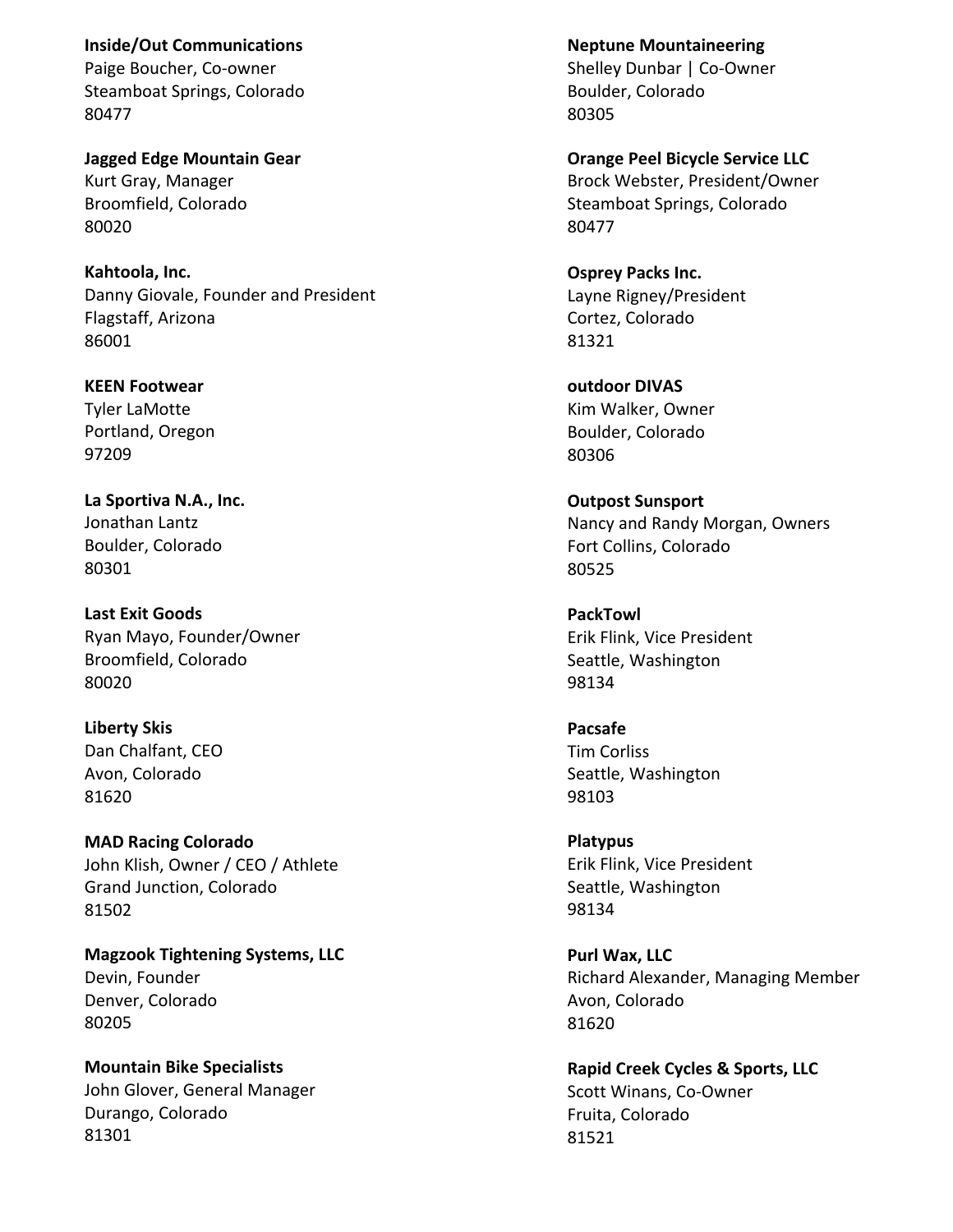**Relish Studio** Stu Swineford – Partner Boulder, Colorado 80302

**Revelry Experience MJ Carroll, Owner** Durango, Colorado 81301

**The San Juan Angler** Cole Glenn - Shop Manager/Guide Durango, Colorado 81301

**SCARPA North America, Inc.** Kim Miller - CEO Boulder, Colorado 80301

**Scott Fly Rod Company** Jim Bartschi, President Montrose, Colorado 81401

**Sea to Summit** Shelley Dunbar, Co-owner Boulder, Colorado 80301

**SealLine** Erik Flink, Vice President Seattle, Washington 98134

**Seek Outside** Kevin Timm, Owner/President Grand Junction, Colorado 81504

**Silverton Ski Hut, LLC** Kennan Harvey Durango, Colorado 81301

**Skida** Corinne Prevot, Owner & Founder Burlington, Vermont 05401

**Skirt Sports** Sarah Vernon, President Boulder, Colorado 80027

**Small World Adventure** Darcy Gaechter,Owner Salida, Colorado 81201

**Smartwool** Molly Cuffe, Director, Global Communications Steamboat Springs, Colorado 80487

**SOL Paddle Boards** Johnny Lombino, Owner Telluride, Colorado 81435

**SOLE** Mike Baker Vancouver, British Columbia V6B 1R8

**Suffer Better** Peter Downing, Co-Founder Denver, Colorado 80209

**T. Malouf Executive Search, LLC** Terry Malouf, Founder Granby, Colorado 80446

**Tailwind Nutrition** Jenny and Jeff Vierling, Co-founders Durango, Colorado 81301

**Therm-a-Rest** Erik Flink, Vice President Seattle, Washington 98134

**Tik Tok Ink** Chris Cunnington Broomfield, Colorado 80020